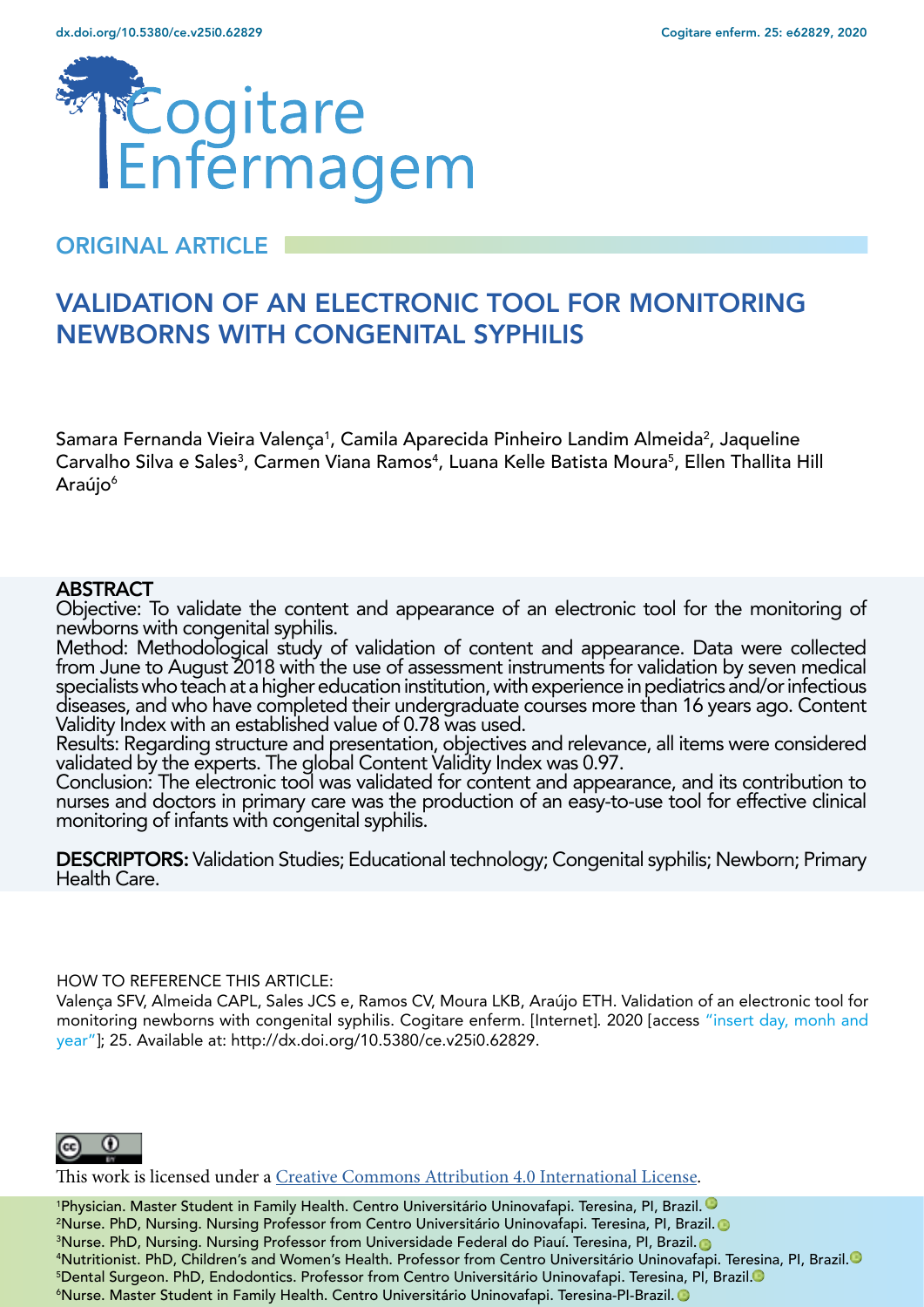## ARTIGO ORIGINAL / ARTÍCULO ORIGINAL

#### *VALIDAÇÃO DE PROGRAMA ELETRÔNICO PARA SEGUIMENTO DO RECÉM-NASCIDO COM SÍFILIS CONGÊNITA*

#### *RESUMO*

*Objetivo: validar o conteúdo e a aparência de um programa eletrônico para seguimento*  clínico do recém-nascido com sífilis congênita.

Método: estudo metodológico, de validação de aparência e conteúdo. Os dados foram *coletados de junho a agosto de 2018 com instrumentos de avaliação para validação por sete especialistas médicos docentes de uma Instituição de Ensino Superior, com experiência*  em pediatria e/ou infectologia, com tempo de formação superior a 16 anos. Na análise dos dados, utilizou-se o Índice de Validade de Conteúdo com valor estabelecido de 0,78.

Resultados: quanto à estrutura e apresentação, objetivos e relevância, todos os itens foram considerados validados pelos especialistas. O Índice de Validade de Conteúdo global foi 0,97. Conclusão: o programa eletrônico foi validado quanto ao conteúdo e aparência, tendo como contribuição, aos enfermeiros e médicos da Atenção Básica, a produção de uma ferramenta de fácil utilização para o efetivo seguimento clínico ao recém-nascido com sífilis congênita.

DESCRITORES: Estudos de Validação; Tecnologia Educacional; Sífilis Congênita; Recémnascido; Atenção Primária à Saúde.

#### *VALIDACIÓN DE UN PROGRAMA ELECTRÓNICO PARA EL SEGUIMIENTO DE RECIÉN NACIDOS CON SÍFILIS CONGÉNITA*

#### *RESUMEN:*

*Objetivo: validar el contenido y la apariencia de un programa electrónico para el seguimiento*  clínico del recién nacido con sífilis congénita.

Método: Estudio metodológico, validación de apariencia y contenido. Los datos fueron *recopilados de junio a agosto de 2018 con instrumentos de evaluación para su validación por parte de siete especialistas médicos del cuerpo docente de una institución de enseñanza*  superior, con experiencia en pediatría y/o infectología, con un período de formación de más de 16 años. Los datos se analizaron utilizando el Índice de Validez de Contenido con un valor establecido de 0,78.

*Resultados: en lo que respecta a la estructura y presentación, los objetivos y la relevancia,*  todos los ítems fueron considerados validados por parte de los especialistas. El Índice de Validez de Contenido global fue de 0,97.

Conclusión: el programa electrónico fue validado en cuanto a su contenido y apariencia, en el cual contribuyeron enfermeros y médicos del área de Atención Básica y la producción de una herramienta de fácil utilización para un efectivo seguimiento clínico del recién nacido con sífilis congénita.

DESCRIPTORES: Estudios de validación; tecnología educativa; sífilis congénita; recién nacido; atención primaria de salud.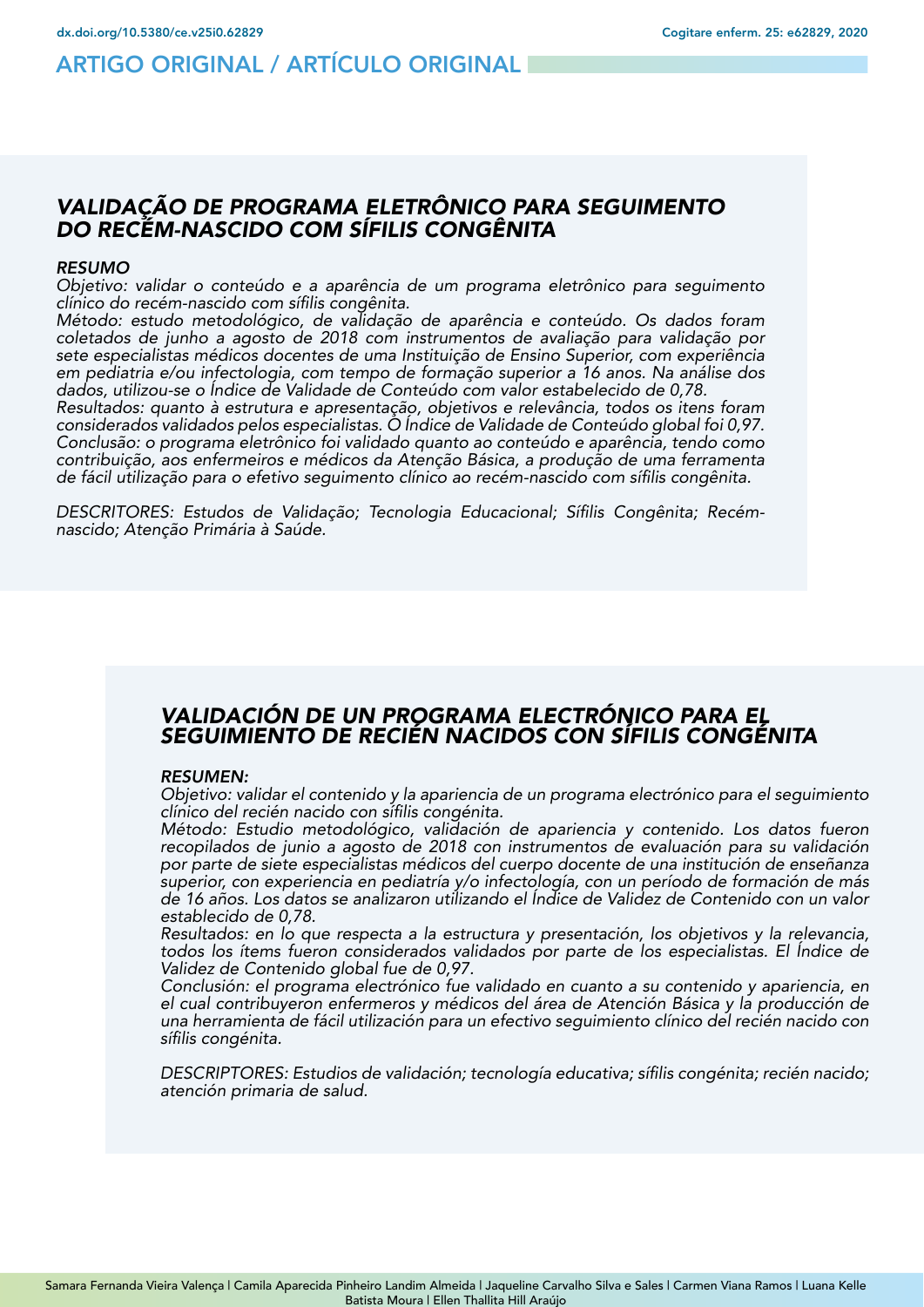#### INTRODUCTION

Syphilis is a systemic infectious disease that can be prevented and when not treated early, can progress to serious complications and irreversible sequelae. Transmission can occur through sex, blood (blood transfusion) or mother-child (vertical transmission) (1).

Of the diseases that can be acquired during the pregnancy-puerperal period, syphilis has the highest rates of transmission. Unlike many neonatal infections, this pathology is a preventable perinatal disease and can be controlled through diagnosis and effective treatment during pregnancy  $(2-3)$ .

Congenital Syphilis (CS) is caused by transmission of the bacterium Treponema pallidumvia, via the placenta of untreated or improperly treated pregnant women to their infants at any time during pregnancy. The infection can cause serious consequences for the fetus, from neurological sequelae to fetal death (1,4).

In 2016, about 87,593 cases of acquired syphilis were reported in Brazil, of which 37,436 cases of syphilis were detected in pregnant women, with 20,474 cases in the state of Santa Catarina. The mortality rate from syphilis in Brazilian children under one year of age is 18.1 deaths/1,000 live births (5).

The incidence of congenital syphilis is an important indicator of the quality of maternal and child health care. The persistence of high rates of disease incidence and vertical transmission reveal flaws in the coverage and quality of prenatal care  $(6-7)$ .

The main factors responsible for the high rates of congenital syphilis in Brazil include serology for syphilis not performed in the recommended periods; inadequate interpretation of serology; failure to recognize symptoms; lack of treatment of the sexual partner, and failure in communication between health professionals (8).

Thus, the Ministry of Health launched the "Plan for Elimination of Congenital Syphilis", in accordance with proposals to control the disease in the Americas formulated by the World Health Organization, and set this pathology as one of the priorities for compulsory notification, implementation of prevention and control actions for sexually transmitted infections (5,9).

Although diagnosis and treatment are easily accessible and inexpensive, it is necessary to implement guidelines and systematic screening through electronic tools that improve the quality of care to individuals with congenital syphilis  $(10)$ .

 Therefore, given the concern with the delivery of high quality care, to reduce the risks for the patients, a validated electronic tool containing the lines of care for the prevention and monitoring of care to newborns (NB) with congenital syphilis is necessary<sup>(11,12)</sup>.

The scientific validation for the use of electronic tools in the management of prenatal care and monitoring of pregnant women is key to improve the care provided by health professionals in primary care services (11-12).

Therefore, the present study aimed to validate the content and appearance of an electronic tool for the clinical monitoring of newborns with congenital syphilis, in order to enable its use by health professionals, to promote adequate monitoring of these patients in Primary Health Care.

#### METHOD

Methodological study with a descriptive approach, developed according to the steps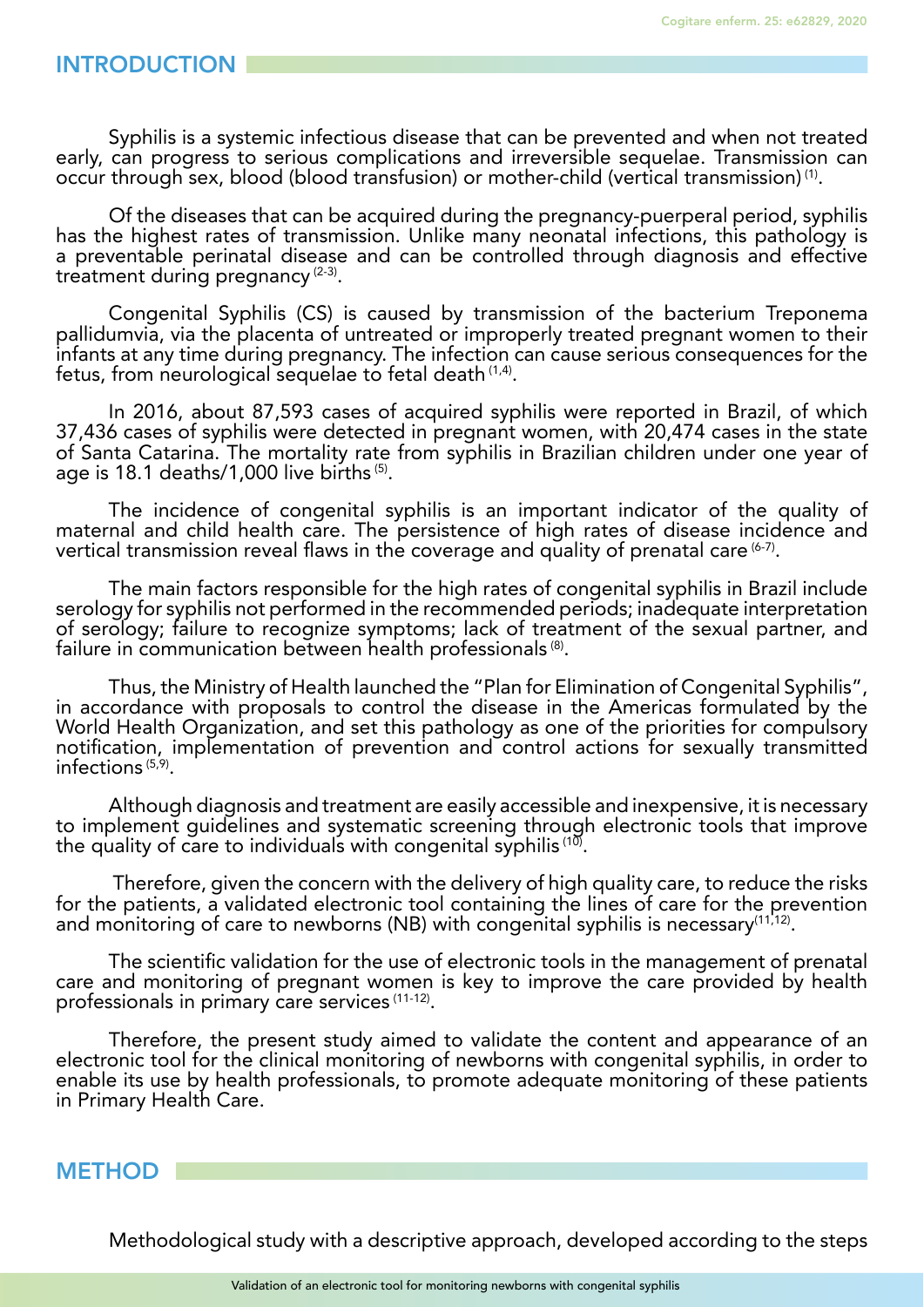proposed by Escher: one step for the development of the tool and a second step for content validation through the evaluation of the instruments by judges/specialists (13).

In the first step, the elaboration of the tool was based on a theoretical survey on the monitoring of neonates with congenital syphilis. Subsequently, information on the Care Line for Comprehensive Care to infants with syphilis and the protocol adopted by the Ministry of Health was also collected. Then, the electronic tool was elaborated and validation of content and appearance was performed, as well as the adaptation of the material by specialists (5,13-15).

The electronic tool was named "Monitoring of newborns with congenital syphilis", and was targeted to primary care professionals, physicians and nurses. The tool is an electronic medical record with the flow of the protocol for the monitoring of newborns with congenital syphilis, which can effectively assist healthcare professionals during patient care.

The tool has a patient registration page, with clinical data regarding birth (date, gender, weight and height), diagnosis (symptomatic or asymptomatic congenital syphilis; with or without neurosyphilis), the treatment of congenital syphilis performed (benzathine or procaine or crystalline penicillin) and data regarding the results of the tests (Venereal Disease Research Laboratory (VDRL) test, lumbar puncture, blood count and X-rays of long bones) performed in the hospital.

In the second step, medical professionals with experience in diagnosis and treatment of the referred pathology were selected to collaborate in the validation of content of the tool. An odd number of medical professionals was used to avoid draws in opinions during the validation process. Thus, an intentional sampling method was used to select the medical professors attached to the Coordination of the medicine course at a University Center.

An advanced search was made for the selection of the experts, considering the following inclusion criteria: being a PhD holder, researcher or health professional; work in one of the following areas: primary care, infectious diseases and/or pediatrics, as recommended in the scoring system of specialists in validation studies; with a resume updated resume in the last 60 months; and who has published papers or articles on the subject in the last 5 years. Experts who worked in other areas, who were on vacation or on leave, and those who did not respond within the deadlines set by the study schedule were excluded.

Subsequently, the selected experts were contacted by email through a formal invitation explaining the study proposal. A date (and time) was scheduled for the specialists who accepted the invitation, for the evaluation in the process of validation of the electronic tool.

The sample of this study consisted of the seven experts who agreed to participate in the research. Data were collected from June to August 2018, through an instrument for the characterization of the experts, which included information on professional training and experience, in addition to an electronic protocol assessment instrument consisting of objective questions related to the information contained in the electronic tool regarding 'objectives', 'structure and presentation' and 'relevance', with space for additional comments and suggestions, adapted from a pre-existing questionnaire <sup>(16)</sup>, with the necessary adaptations to fit the theme addressed in the electronic tool evaluated in the present study.

A Likert-type scale with a score of 1 to 4 was used in the evaluation instrument, with the following correspondences: 1- Inadequate, 2 - Partially Adequate; 3 - Adequate, 4 - Totally Adequate. The items that received the scores "3" or "4" were considered valid and the items scored with "1" or "2" were eliminated or revised.

As recommended by the literature, a CVI equal to or greater than 0.78 is necessary for an acceptable level of agreement between the specialists. To calculate the CVI per item, the number of responses "3" or "4" was added and divided by the total number of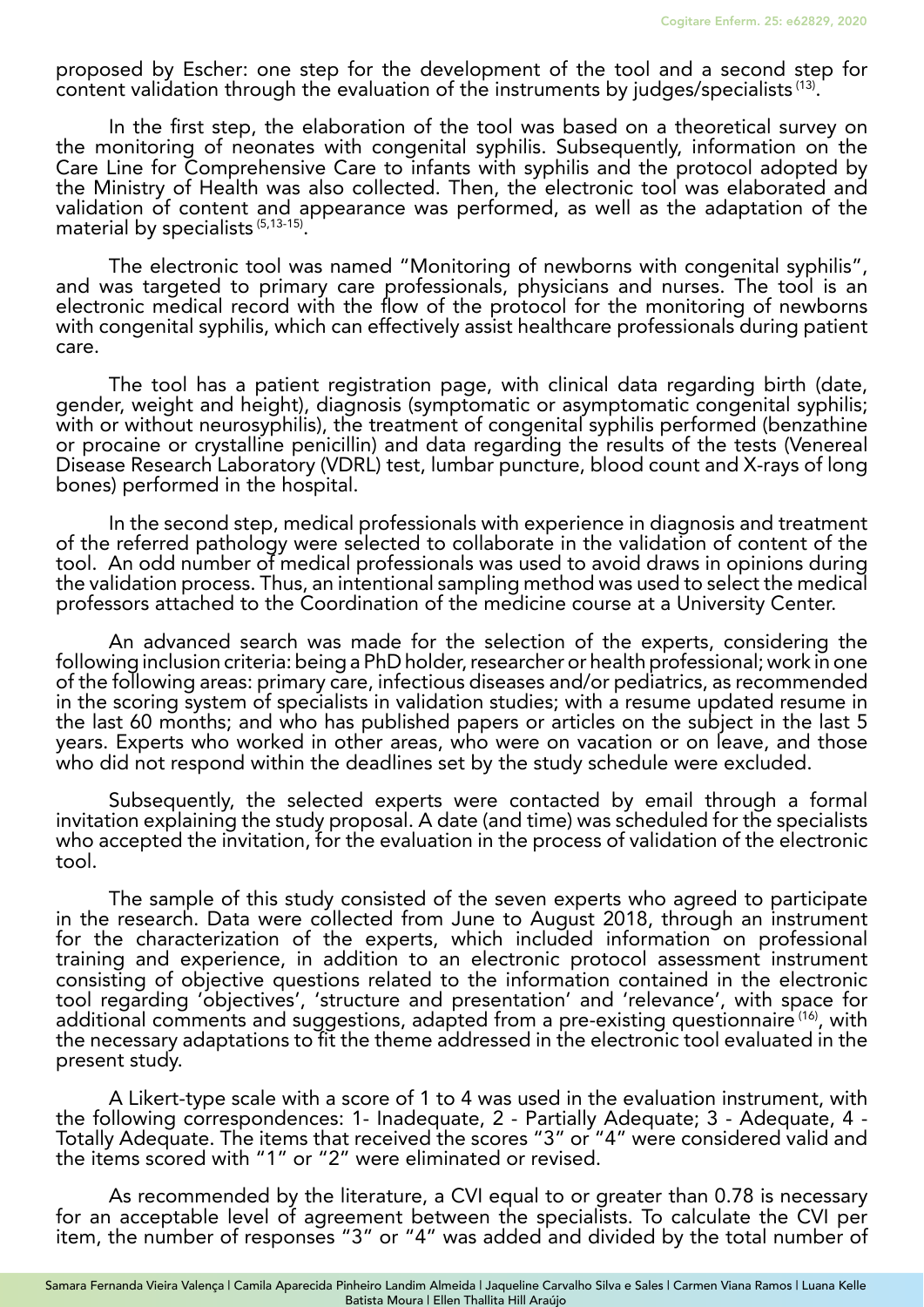responses. The average CVI of each block (Objectives, Structure and Presentation, and Relevance) was calculated based on the arithmetic average of the CVI of each item (17).

 To obtain the global CVI of the electronic tool, the average CVI value of the items was calculated, through the sum of all CVIs calculated separately, divided by the number of items considered in the evaluation. The results were presented in tables according to the blocks (17).

The present study was approved by the Research Ethics Committee under protocol no 2.628.947, on April 30, 2018(17).

**RESULTS** 

Four (57.1%) specialists and three (49.2%) masters participated in this study. All of them have teaching experience and work in the area of interest and in the area of interest and in health education. It was found that three (42.9%) specialists had published studies on the theme of congenital syphilis and two (28.6%) had previous experience with validation of educational materials, four (57.2%) provided guidelines in the area of interest (Table 1).

| <b>Variables</b>                                                             | N              | %    |
|------------------------------------------------------------------------------|----------------|------|
| Age                                                                          |                |      |
| $30 - 50$ years                                                              | $\overline{4}$ | 57.2 |
| $> 50$ years                                                                 | 3              | 42.8 |
| Time elapsed since graduation                                                |                |      |
| $> 16$ years                                                                 | $\overline{7}$ | 100  |
| <b>Titles</b>                                                                |                |      |
| Specialist                                                                   | $\overline{4}$ | 57.2 |
| Master                                                                       | 3              | 42.8 |
| Publications on related themes                                               |                |      |
| Congenital syphilis                                                          | 3              | 42.8 |
| Validation of educational tecnologies                                        | 2              | 28.6 |
| Other themes                                                                 | 2              | 28.6 |
| Teaching experience and clinical practice in the areas of interest           |                |      |
| Yes                                                                          | 7              | 100  |
| Previous experience with validation of educational materials                 |                |      |
| Yes                                                                          | $\overline{2}$ | 28.6 |
| <b>No</b>                                                                    | 5              | 71.4 |
| Experience in the health education area                                      |                |      |
| Yes                                                                          | $\overline{7}$ | 100  |
| Mentoring of thesis/dissertation/end of course paper in the area of interest |                |      |

Table 1 - Characterization of the specialists according to age, time elapsed since graduation, degree (titles), scientific production and professional experience in the areas of interest. Teresina, PI, Brazil, 2018 (continues)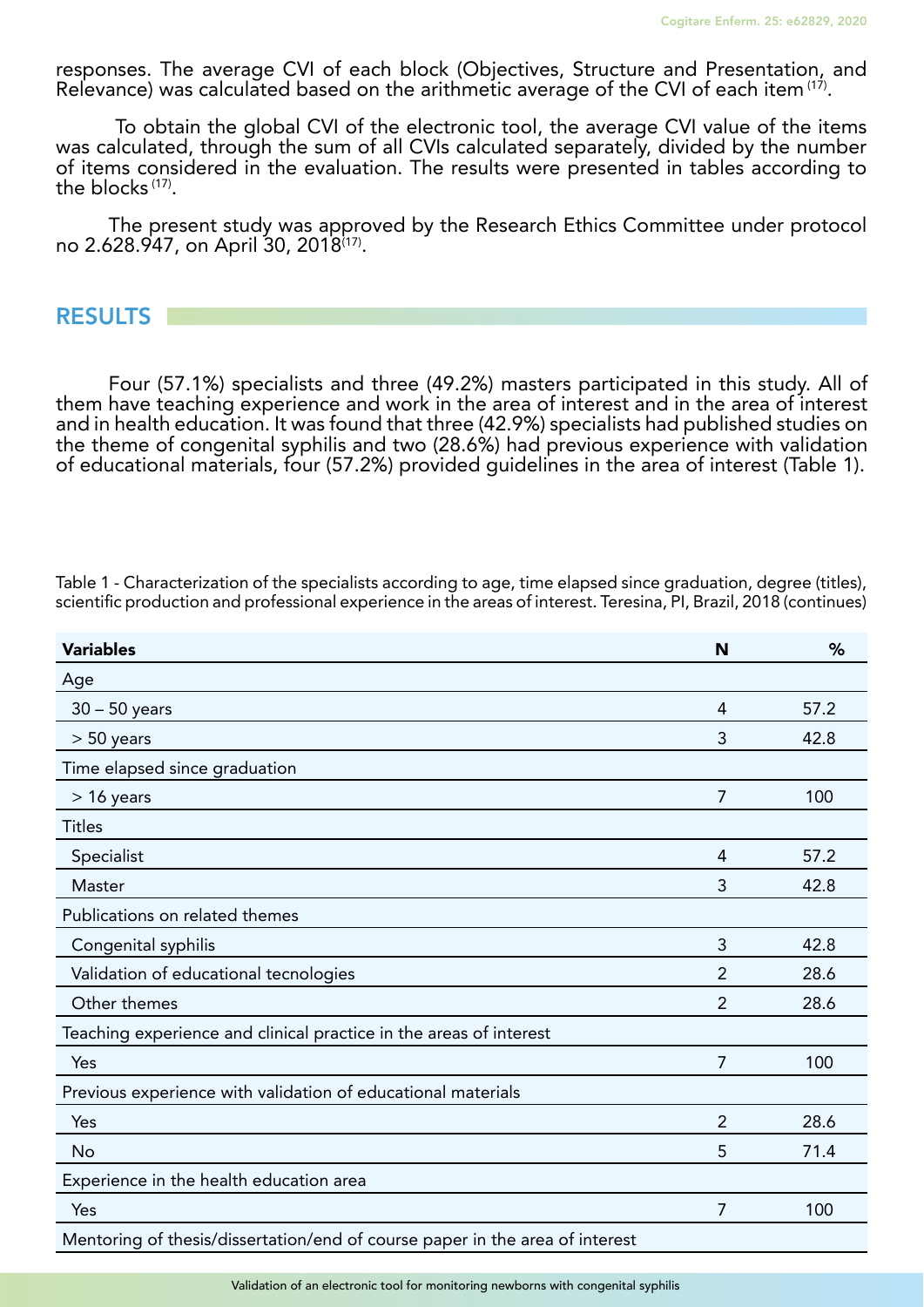| Yes                                            | Δ | 57.2 |
|------------------------------------------------|---|------|
| No                                             |   | 42.8 |
| Thesis or Dissertation in the area of interest |   |      |
| Yes                                            |   | 14.3 |
| No                                             |   | 85.7 |

In the block "Objectives", the specialists evaluated the items related to consistency with professional needs and attitudes, promotion of changes in behavior and attitudes and possibility of circulation in the scientific community. Since the three items in this block obtained a CVI equal to 1.0, the average CVI was also equal to 1.0 (Table 2).

Table 2 – Content Validity Index (CVI) obtained for the items of the block "Objectives" of the electronic tool, according to the valuation of the specialists. Teresina, PI, Brazil, 2018

| <b>Objectives</b>                                                                                                                         | Inadequate | <b>Partially</b><br>adequate | Adequate | <b>Totally</b><br>Adequate | CVI |
|-------------------------------------------------------------------------------------------------------------------------------------------|------------|------------------------------|----------|----------------------------|-----|
| Consistent with the needs of the physicians and<br>the actions they should take in the monitoring of<br>newborns with congenital syphilis |            | 0                            | 0        |                            | 1.0 |
| Promotes changes in behavior and attitudes                                                                                                |            | 0                            | 0        |                            | 1.0 |
| Can circulate in the scientific community of the<br>area of monitoring of newborns with congenital<br>syphilis                            |            | 0                            | 0        |                            | 1.0 |
| Average CVI                                                                                                                               |            |                              |          |                            |     |

Table 3 shows the answers obtained by the specialists for each item in the second evaluation block, composed of 10 items, through which the specialists' opinion regarding the structure and presentation of the electronic tool was verified. Six items reached the maximum CVI (1.0) and four items obtained a CVI = 0.86, and the average CVI of this block was 0.94.

Table 3 – Content Validity Index (CVI) obtained for the items in the "Structure and Presentation" block of the electronic tool, according to the evaluation of the specialists. Teresina, PI, Brazil, 2018 (continues)

| <b>Structure and Presentation</b>                                                                                         | Inadequate | Partially<br>Adequate | Adequate | <b>Totally</b><br>Adequate | <b>CVI</b> |
|---------------------------------------------------------------------------------------------------------------------------|------------|-----------------------|----------|----------------------------|------------|
| The electronic tool is appropriate for the care<br>and guidance in the monitoring of newborns<br>with congenital syphilis |            |                       |          |                            | 1.0        |

Samara Fernanda Vieira Valença | Camila Aparecida Pinheiro Landim Almeida | Jaqueline Carvalho Silva e Sales | Carmen Viana Ramos | Luana Kelle Batista Moura | Ellen Thallita Hill Araújo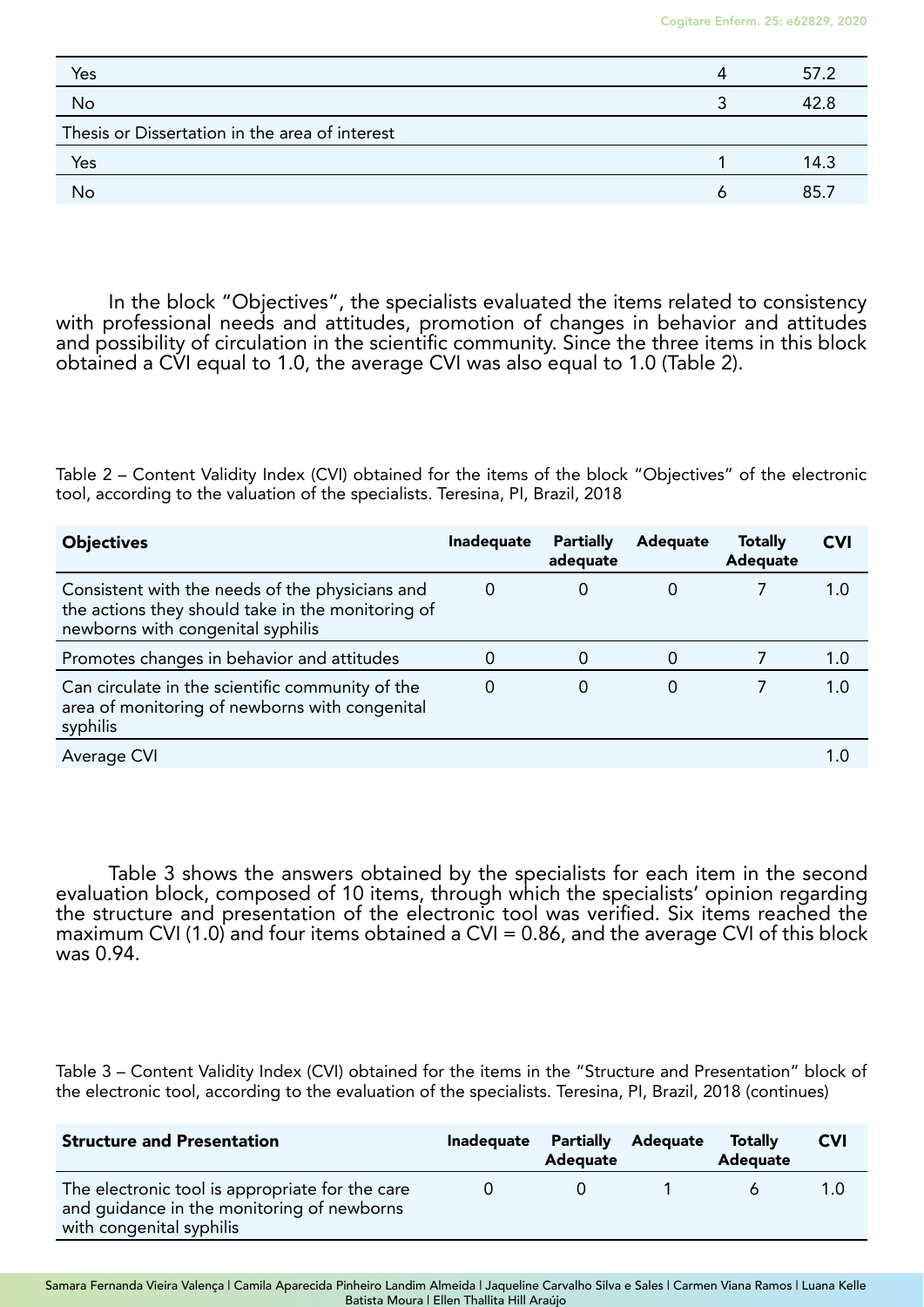| The information presented is scientifically<br>correct                                            | 0              | 0              | 7 |   | 1.0  |
|---------------------------------------------------------------------------------------------------|----------------|----------------|---|---|------|
| There is a logical sequence in the proposed<br>content                                            | 0              | $\overline{0}$ | 7 |   | 1.0  |
| The instrument is appropriate to the social and<br>cultural level of the proposed target audience | $\overline{0}$ | 0              | 7 |   | 1.0  |
| The information is well structured in agreement<br>and spelling                                   | $\Omega$       | 0              | 7 |   | 1.0  |
| The wording is suitable to the level of<br>knowledge of the target audience                       | 0              | 0              |   | 6 | 1.0  |
| Information on the presentation of the tool is<br>consistent                                      | 0              | 1              | 1 | 5 | 0.86 |
| The illustrations are expressive and sufficient                                                   | 0              |                | 0 | 6 | 0.86 |
| The size (dimension of the tool) seems<br>adequate                                                | 0              |                | 0 | 6 | 0.86 |
| The title and topics shown are appropriate                                                        | 0              |                | 0 | 6 | 0.86 |
| Average CVI                                                                                       |                |                |   |   | 0.94 |

Table 4 shows the answers obtained by the specialists and the CVI of each item in the third evaluation block, composed of four items related to the degree of significance (relevance) of the electronic tool. Of the four items evaluated, three obtained maximum CVI (1.0) and only one obtained CVI = 0.86. The average CVI of the block was 0.96.

Table 4 – Content Validity Index (CVI) obtained for the items of the block "Relevance" of the electronic tool, according to the evaluation of the specialists. Teresina, PI, Brazil, 2018

| <b>Relevance</b>                                                                                                                                   | <b>Inadequate</b> | Partially<br>Adequate | Adequate | <b>Totally</b><br>Adequate | CVI  |
|----------------------------------------------------------------------------------------------------------------------------------------------------|-------------------|-----------------------|----------|----------------------------|------|
| The themes depict the key aspects that must<br>be reinforced                                                                                       | O                 | 0                     | O        |                            | 1.0  |
| The tool proposes to primary care professionals<br>the acquisition of knowledge that can assist in<br>monitoring newborns with congenital syphilis | 0                 | 0                     | 0        |                            | 1.O  |
| The tool addresses issues necessary to prevent<br>and cope with congenital syphilis                                                                | 0                 |                       |          | 5                          | 0.86 |
| The tool can be used by primary care<br>professionals in health education activities                                                               |                   | 0                     | 2        | 6                          | 1.0  |
| Average CVI                                                                                                                                        |                   |                       |          |                            | 0.96 |

The global CVI of the electronic tool was 0.97, which confirmed the validation of appearance and content. The suggestions made by the specialists were carefully considered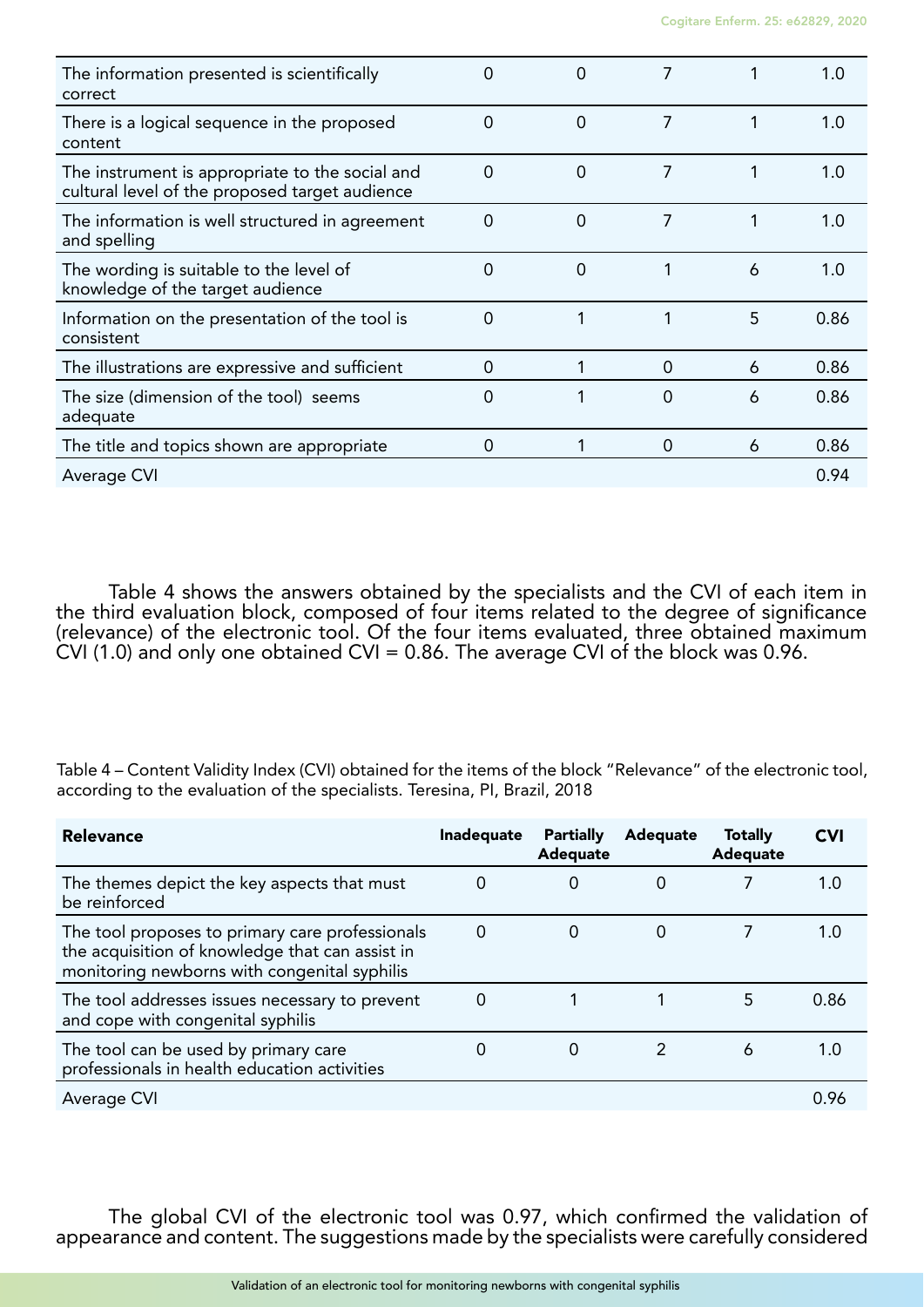and the programmer was told to make the necessary changes in figures and texts. Thus, the final validated version of the electronic tool was obtained.

Figure 1 shows the interfaces of the electronic tool: the registration of patients 'personal data, recording of the results of the patients' exams for systematic monitoring and the basis for information on the clinical monitoring of newborns with congenital syphilis, according to the protocol of the Ministry of Health, data from subsequent consultations, graphs comparing and representing variations in the VDRL, weight, height and the clinical profile of patients assisted in the health unit.



Figure 1 – Final version of the electronic tool for the monitoring of newborns with congenital syphilis and the clinical profile of patients assisted in the health unit. Teresina, PI, Brazil, 2018

### **DISCUSSION**

In this study, the electronic tool "Monitoring of newborns with congenital syphilis" was validated by medical doctors who are specialists in infectious diseases or pediatrics, with experience in the area of validation of educational technologies and/or in congenital syphilis.

The maximum agreement rate was obtained for all items in the step Content Validity Index and experts' evaluation of the objectives to be achieved with the use of the electronic tool.

Regarding the step of structure and presentation of the electronic tool, in the search for consensus among the specialists four items rated partially adequate had to be reviewed. In order to ensure the consistency and cohesion of the tool, changes were made in the cover, back cover, acknowledgments and/or presentation, to allow a better understanding of the tool. Changes were also made in the illustrations to make them more expressive,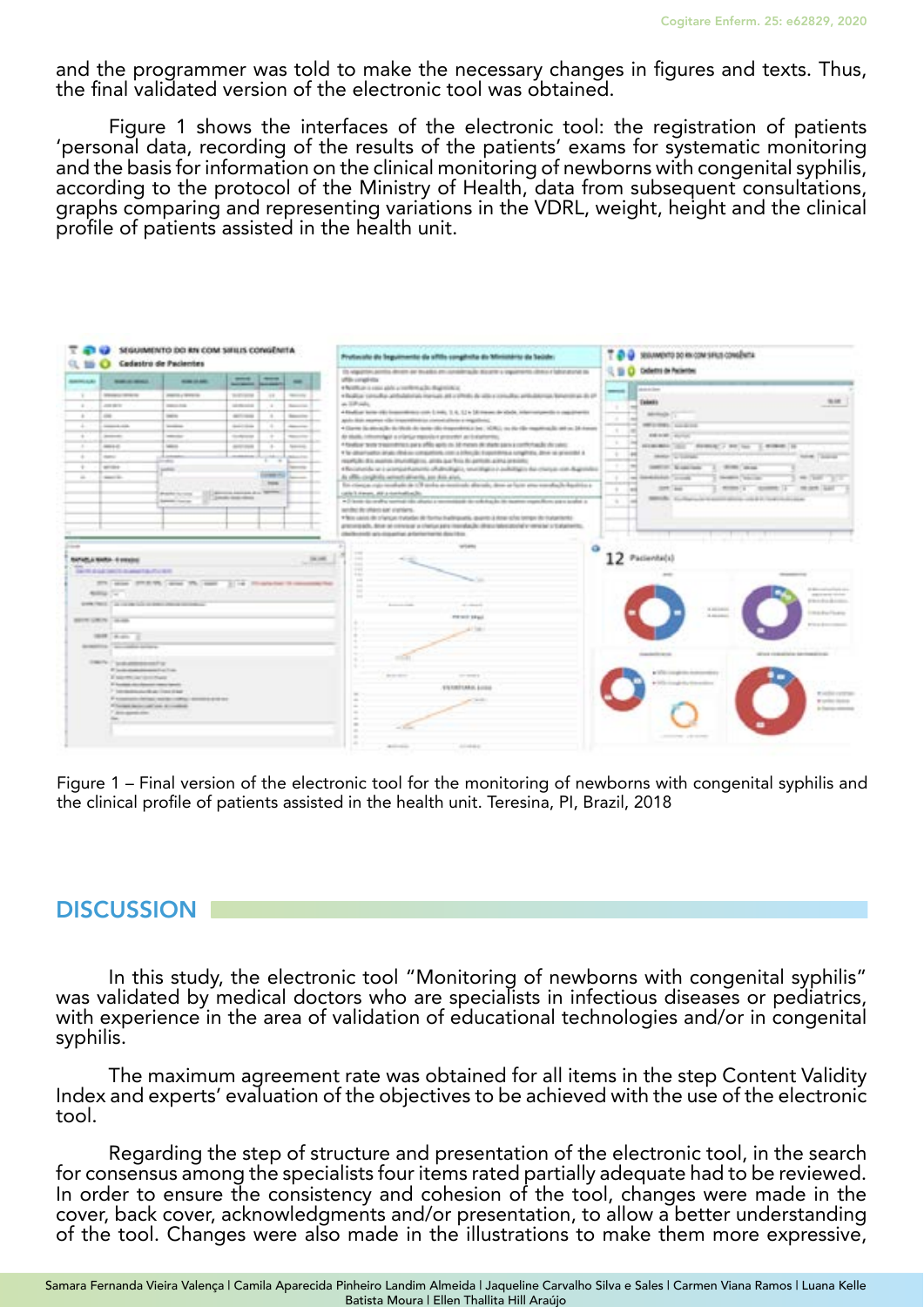and the number of pages and the size of the title were reduced.

Therefore, during the validation of the degree of relevance of the electronic tool, changes were made in subjects necessary for the prevention and coping with congenital syphilis. The tool was considered understandable by the specialists. Still, they suggested that some information on the topic should be included.

This technology is innovative, since although the topic congenital syphilis and preventive aspects in primary care is discussed in the scientific literature, few validated technologies on the theme, particularly those targeted for nurses and health professionals in primary care, were found.

It should be noted that congenital syphilis is a major public health problem that requires health professionals capable to monitor these patients throughout the entire followup period  $(18)$ . The validation of electronic tools is considered relevant for health planning, considering that it may point to the need to introduce care and preventive measures (19-20).

Irregularities are frequent in the monitoring of congenital syphilis, particularly in the records. Also, absence of test results and lack of information in the medical records occur, revealing the lack of qualification and infrastructure faced by health professionals in care services $(21-22)$ .

The validation of an electronic tool for the clinical monitoring of newborns with syphilis can contribute to the qualification of the records, at all levels of care, making us capable of recognizing risk situations and providing care for the survival of neonates with syphilis<sup>(23-24)</sup>.

In view of the growing statistics of congenital syphilis in Brazil, the insecurity of health professionals regarding the systematization of outpatient monitoring of the pathology and the possibility of the onset of the disease in children, it is necessary to standardize the monitoring of this disease $(25)$ .

This tool is advantageous for nurses and health professionals, since it includes the following dimensions: initial clinical management, therapeutic follow-up, parameters of health services and knowledge of the disease, as well as data that enable statistics for planning preventive actions. Compared to the electronic medical record, this electronic tool has the advantage of being a low-cost mobile technology with potential for geographic coverage.

With the assistance of an electronic tool, health professionals can have easy access to a computerized protocol for monitoring patients, which makes it possible to send semiannual reports to the Health Department<sup>(26)</sup>.

Moreover, other electronic tools, such as mobile applications, can notify treatment adherence through the attendance of mothers/children to previously scheduled appointments, carrying out complementary tests, evaluations of other specialties and complementary treatment with other health professionals, such as physiotherapists and speech therapists<sup>(27)</sup>.

Thus, the development of this electronic tool also allows the monitoring of clinical parameters for the understanding of the dimensions of treatment and easy handling of these patients, as it will allows the detection of compliance with the requirements of selfcare in postpartum and childcare.

The participation of specialists in the process of validation of educational technology promoted improvements in the tool until the final version was obtained, which made it valid in appearance and content in the scientific community. Assessment by specialists involves a network of health professionals with proficiency and competence in a specific area of relevant knowledge<sup>(28)</sup>.

During the validation process, changes that contemplated the particularities of the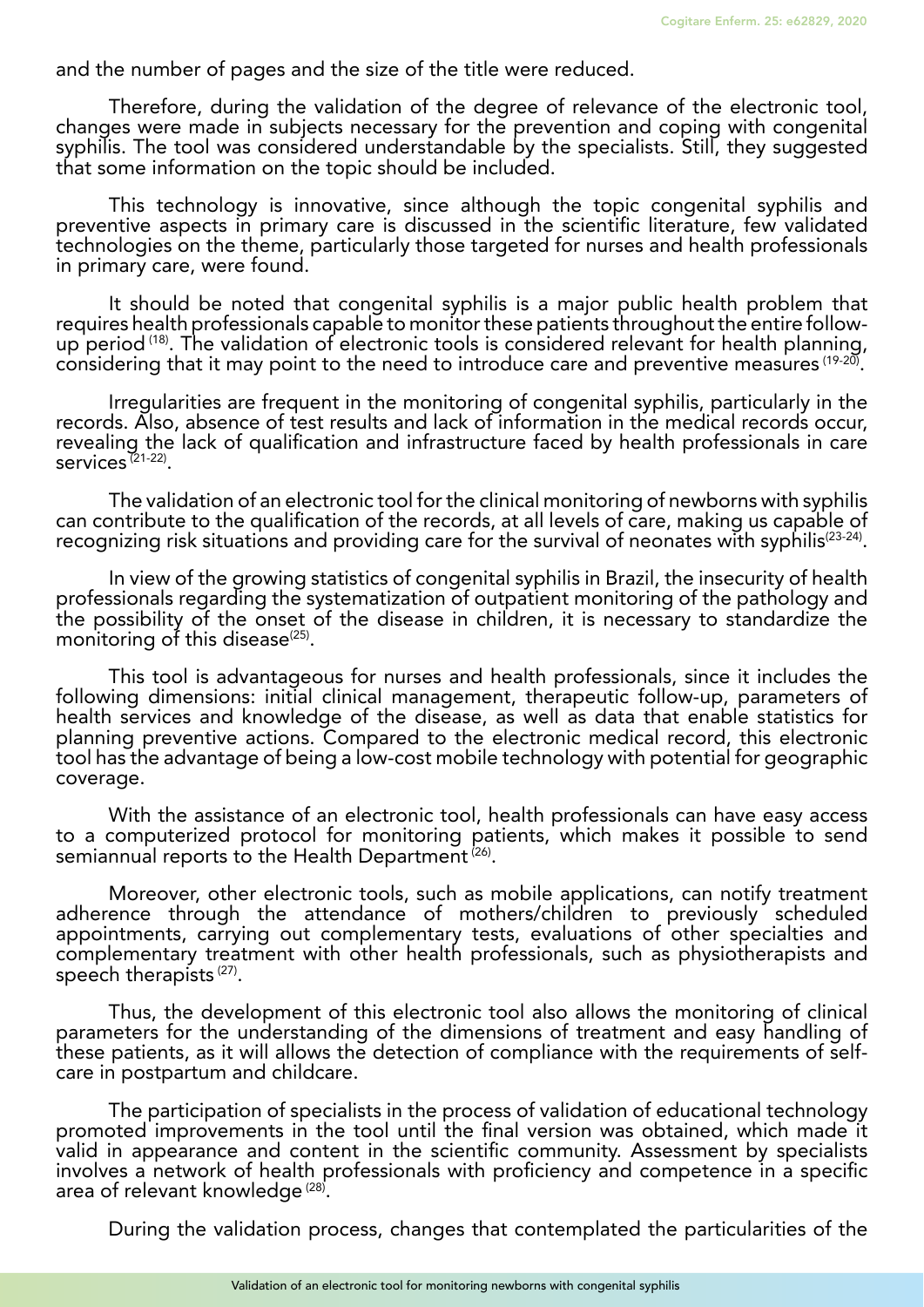target population of the electronic tool were implemented, to ensure full understanding of the final version of the tool, so that it could be easily used by primary care health professionals.

A possible limitation of this study is the predominance of medical specialists from the Northeast of Brazil, which may suggest a tendency to local and regional habits. Thus, future studies evaluating the electronic tool by health professionals from other Brazilian regions should be conducted.

Also, it should be noted that despite the increase in the number of studies related to the validation of educational technologies in health, there are still scarce publications on the validation of technologies that make it possible to assist health professionals in monitoring, treatment and health education actions, mainly in the area of this study, for a better support of the analyzes of this research (29-30).

It is suggested that future studies on the validation of the electronic tool by the target audience are carried out to improve this technology developed and validated by the specialists. After the validation, a link or a QR Code can be made available to professionals so that they can access the tool.

### **CONCLUSION**

The electronic tool proposed was validated for content and appearance by specialists with experience in Primary Care and/or congenital syphilis, with a global CVI of 0.97. As a result, nurses and doctors in primary care were offered an easy-to-use tool for effective clinical monitoring of newborns with congenital syphilis.

In the process of adaptation of the electronic tool, the suggestions made by the specialists were key to ensure greater scientific rigor and easier use of the tool, to promote an adequate systematization of the clinical monitoring of the disease by health professionals.

Developing and validating this electronic tool contributes to improve clinical and scientific practice, as it represents an innovation for practical decision-making in the monitoring of newborns with congenital syphilis, in addition to contributing to the achievement of better results in the care of this population.

Thus, the results obtained in this study may trigger a reflection on the need to extend the validated tool to prenatal care and delivery, as well as to postnatal follow-up, in order to include all stages of a child's life.

### **REFERENCES**

1. Andrade ALMB, Magalhães PVVS, Moraes MM, Tresoldi AT, Pereira RM. Diagnóstico tardio de sífilis congênita: uma realidade na atenção à saúde da mulher e da criança no brasil. Rev. paul. pediatr. [Internet]. 2018 [access 15 out 2018]; 36(3). Available at: [http://dx.doi.org/10.1590/1984-](http://dx.doi.org/10.1590/1984-0462/;2018;36;3;00011) [0462/;2018;36;3;00011](http://dx.doi.org/10.1590/1984-0462/;2018;36;3;00011).

2. Bellucci Júnior JA, Vituri DW, Versa GLG da S, Furuya PS, Vidor RC, Matsuda LMA. Acolhimento com classificação de risco em serviço hospitalar de emergência: avaliação do processo de atendimento. Rev. enferm. UERJ. [Internet]. 2015 [access 11 jul 2018]; 23(1). Available at: [http://dx.doi.org/10.12957/](http://dx.doi.org/10.12957/reuerj.2015.4976) [reuerj.2015.4976.](http://dx.doi.org/10.12957/reuerj.2015.4976)

3. Vallejo C, Cifuentes Y. Caracterización y seguimiento durante seis meses de una cohorte de recién nacidos con sífilis congénita. Biomedica [Internet]. 2016 [access 6 jun 2018]; 36(1). Available at: [https://](https://doi.org/10.7705/biomedica.v36i1.2661) [doi.org/10.7705/biomedica.v36i1.2661](https://doi.org/10.7705/biomedica.v36i1.2661).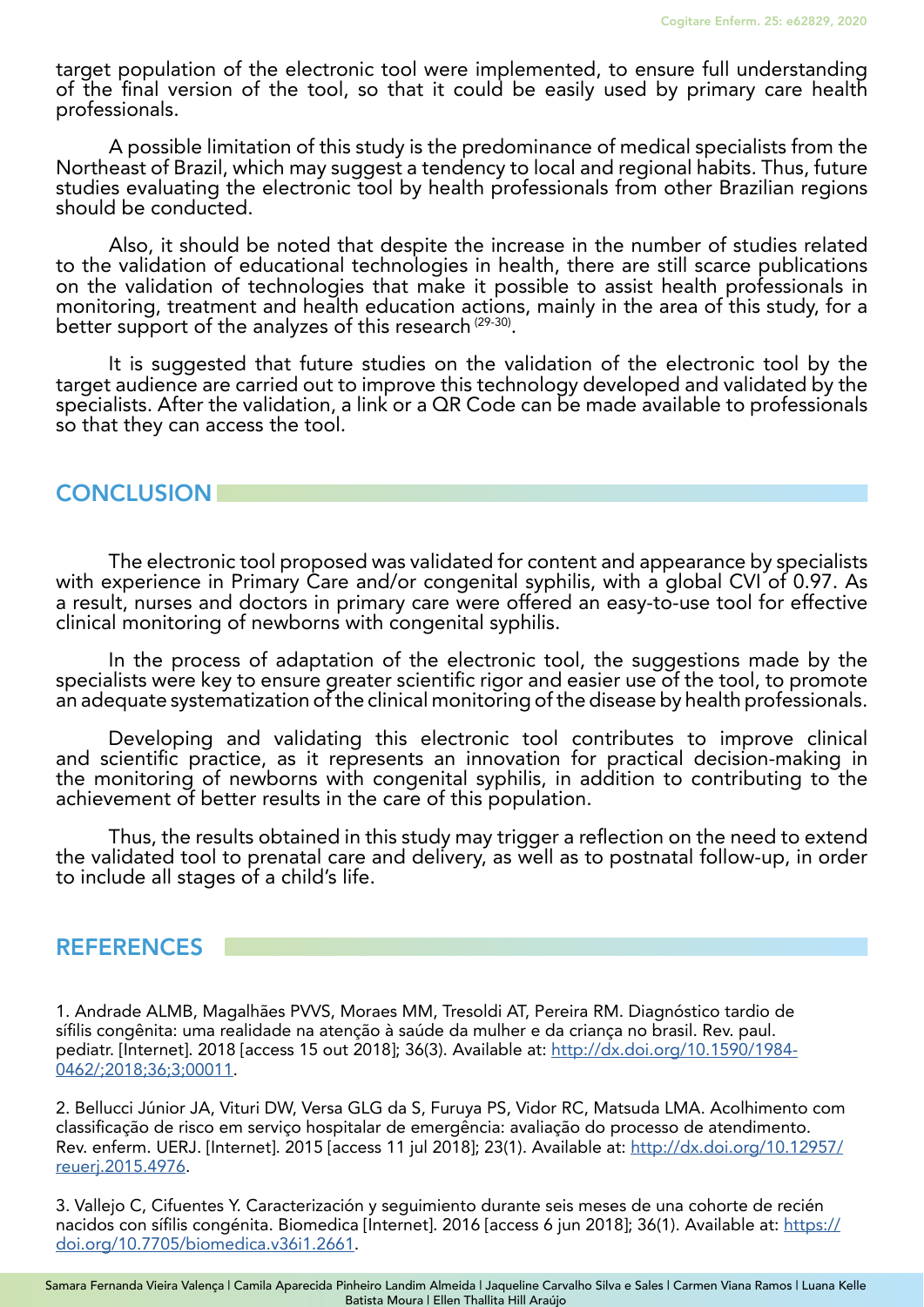4. Tsimis ME, Sheffield JS. Update on syphilis and pregnancy. Birth Defects Res A Clin Mol Teratol [Internet]. 2017 [access 4 out 2018]; 109(5). Available at: [https://doi.org/10.1002/bdra.23562.](https://doi.org/10.1002/bdra.23562)

5. Ministério da Saúde (BR). Departamento de Vigilância, Prevenção e Controle das IST, do HIV/Aids e das Hepatites Virais. Boletim Epidemiológico Sífilis. Brasília: Ministério da Saúde; 2017.

6. Sonda EC, Richter FF, Boschetti G, Casasola MP, Krumel CF, Machado CPH. Congenital Syphilis: literature review. Rev Epidemiol Control Infect [Internet]. 2013 [access 11 jul 2018];3(1). Available at: [https://doi.org/10.17058/reci.v3i1.3022.](https://doi.org/10.17058/reci.v3i1.3022)

7. Brignol S, Dourado I, Amorim LD, Kerr LRFS. Vulnerability in the context of HIV and syphilis infection in a population of men who have sex with men (MSM) in Salvador, Bahia State, Brazil. Cad. Saúde Pública [Internet]. 2015 [access 10 mar 2018]; 31(5). Available at:<http://dx.doi.org/10.1590/0102-311X00178313>.

8. Cooper JM, Michelow IC, Wozniak PS, Sánchez PJ. In time: the persistence of congenital syphilis in Brazil – More progress needed! Rev. paul. pediatr. [Internet]. 2016 [access 9 out 2018]; 34(3). Available at: <http://dx.doi.org/10.1016/j.rppede.2016.06.004>.

9. World Health Organization (WHO). Global guidence on criteria and processes for validation: elimination of mother-to-child transmission of HIV and syphilis [Internet]. Geneva: World Health Organization; 2017 [access 10 set 2018]. Available at: [http://apps.who.int/iris/bitstream/handle/10665/259517/9789241513272-eng.](http://apps.who.int/iris/bitstream/handle/10665/259517/9789241513272-eng.pdf;jsessionid=EF837D9D9AD0FC4D9C67A55DC448E490?sequence=1) [pdf;jsessionid=EF837D9D9AD0FC4D9C67A55DC448E490?sequence=1.](http://apps.who.int/iris/bitstream/handle/10665/259517/9789241513272-eng.pdf;jsessionid=EF837D9D9AD0FC4D9C67A55DC448E490?sequence=1)

10. Soares LG, Zarpellon B, Soares LG, Baratieri T, Lentsck MH, Mazza V de A. Gestational and congenital syphilis: maternal, neonatal characteristics and outcome of cases. Rev. Bras. Saude Mater. Infant. [Internet]. 2017 [access 28 set 2018]; 17(4). Available at: [http://dx.doi.org/10.1590/1806-](http://dx.doi.org/10.1590/1806-93042017000400010) [93042017000400010.](http://dx.doi.org/10.1590/1806-93042017000400010)

11. Cardoso ARP, Araújo MAL, Cavalcante MS, Frota MA, Melo SP de. Analysis of cases of gestational and congenital syphilis between 2008 and 2010 in Fortaleza, State of Ceará, Brazil. Cienc. saude colet. [Internet]. 2018 [access 9 out 2018]; 23(2). Available at: [http://dx.doi.org/10.1590/1413-](http://dx.doi.org/10.1590/1413-81232018232.01772016) [81232018232.01772016](http://dx.doi.org/10.1590/1413-81232018232.01772016).

12. Pegoraro LG de O, Gvozd R, Haddad M do CFL, Vannuchi MTO, Silva LG de C, Rossaneis MA. Validation of instrument to assess software of patients' risk classification. Rev. Bras. Enferm. [Internet]. 2018 [access 25 out 2018]; 71(3). Available at: [http://dx.doi.org/10.1590/0034-7167-2017-0053.](http://dx.doi.org/10.1590/0034-7167-2017-0053)

13. Echer IC. Elaboração de manuais de orientação para o cuidado em saúde. Rev. Latino-Am. Enfermagem [Internet]. 2005 [access 02 set 2019]; 13(5):754-7. Available at: [http://dx.doi.org/10.1590/](http://dx.doi.org/10.1590/S0104-11692005000500022) [S0104-11692005000500022](http://dx.doi.org/10.1590/S0104-11692005000500022).

14. Polit DF, Beck CT, Hungler BP. Fundamentos de pesquisa em enfermagem: métodos, avaliação e utilização. Porto Alegre: Artmed; 2011.

15. Melo RP, Moreira RP, Fontenele FC, Aguiar ASC de, Joventino ES, Carvalho EC de. Criteria for selection of experts for validation studies of nursing phenomena. Rev. RENE. [Internet]. 2011 [access 3 nov 2018]; 12(2). Available at: [http://periodicos.ufc.br/rene/article/view/4254/3285.](http://periodicos.ufc.br/rene/article/view/4254/3285)

16. Oliveira MS de, Fernandes AFC, Sawada NO. Manual educativo para o autocuidado da mulher mastectomizada: um estudo de validação. Texto contexto-enferm.[Internet]. 2008 [access 11 set 2018]; 17(1). Available at:<http://dx.doi.org/10.1590/S0104-07072008000100013>.

17. Alexandre NMC, Coluci MZO. Content validity in the development and adaptation processes of measurement instruments. Cienc. saude colet [Internet]. 2011 [access 9 nov 2018]; 16(7). Available at: <http://dx.doi.org/10.1590/S1413-81232011000800006>.

18. Padovani C, Oliveira RR de, Pelloso SM. Syphilis in during pregnancy: association of maternal and perinatal characteristics in a region of southern Brazil. Rev. Latino-Am. Enfermagem [Internet]. 2018 [access 10 nov 2018]; 26. Available at: <http://dx.doi.org/10.1590/1518-8345.2305.3019>.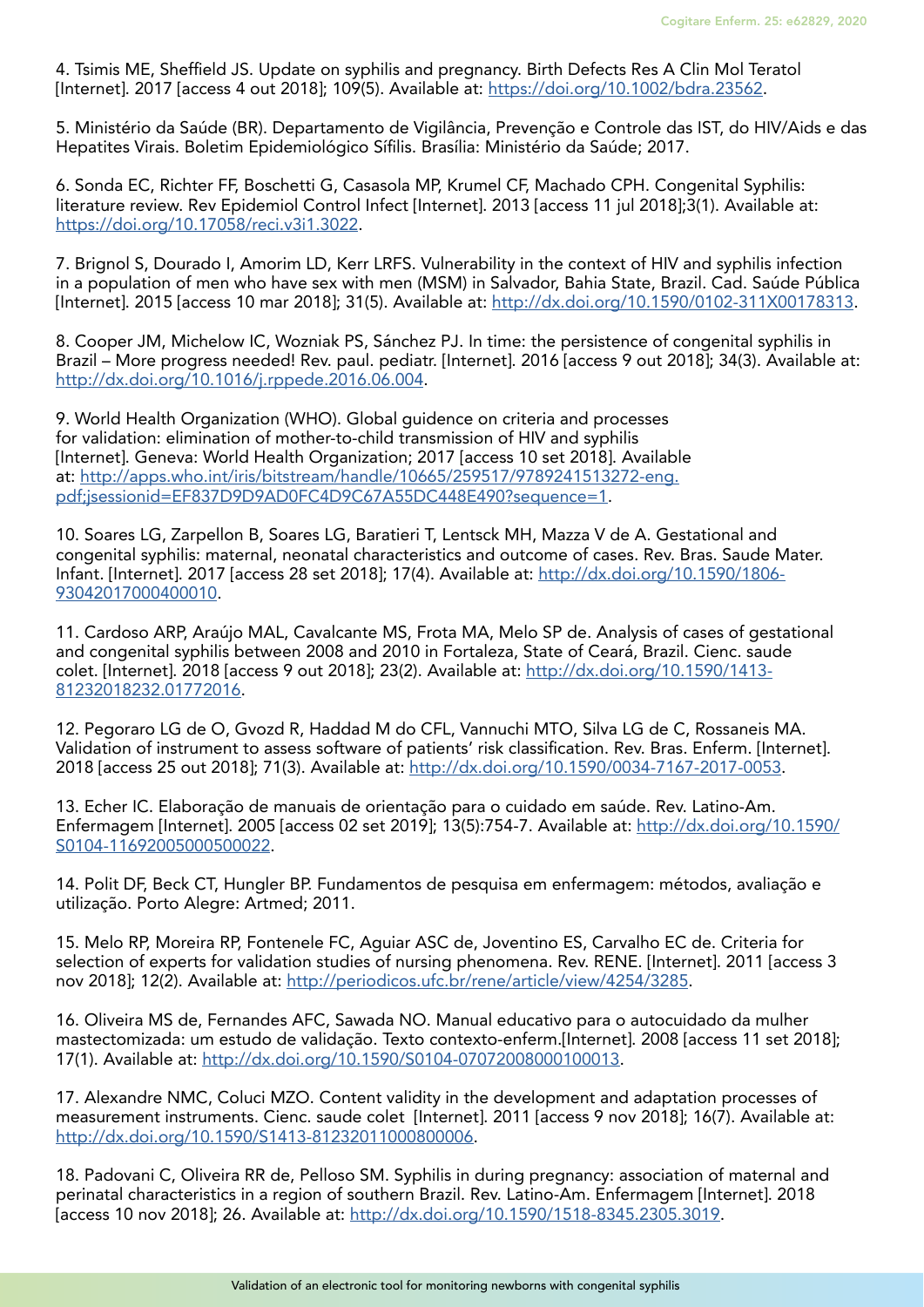19. Silva BS, Coelho HV, Cavalcante RB, Oliveira VC de, Guimarães EA de A. Evaluation study of the National Immunization Program Information System. Rev. bras. enferm. [Internet]. 2018 [access 5 nov 2018]; 71(1). Available at: <http://dx.doi.org/10.1590/0034-7167-2017-0601>.

20. Carreno I, Moreschi C, Marina B, Hendges DJB, Rempel C, Oliveira MMC de. Analysis of the use of data from the Primary Health Care Information System (SIAB): an integrative review of the literature. Cienc. saude colet. [Internet]. 2015 [access 10 set 2018]; 20(3). Available at: [http://dx.doi.](http://dx.doi.org/10.1590/1413-81232015203.17002013) [org/10.1590/1413-81232015203.17002013](http://dx.doi.org/10.1590/1413-81232015203.17002013).

21. Lazarini FM, Barbosa DA. Intervenção educacional na atenção básica para prevenção da sífilis congênita. Rev. Latino-Am. Enfermagem [Internet]. 2017 [access 21 set 2018]; 25. Available at: [http://](http://dx.doi.org/10.1590/1518-8345.1612.2845) [dx.doi.org/10.1590/1518-8345.1612.2845.](http://dx.doi.org/10.1590/1518-8345.1612.2845)

22. Kawaguchi IAL, Magalhães DM dos S, Calderon I de MP, Dias A. O seguimento da sífilis congênita em crianças tratadas ao nascer. Com. ciênc. saúde [Internet]. 2014 [access 02 set 2018]; 24(3). Available at: <http://hdl.handle.net/11449/136933>.

23. Alpirez LA, Lopes Neto D, Moisés MS, Dias VP. Content validation of an infant evaluation instrument. Acta Paul Enferm.[Internet]. 2018 [access 01 set 2019]; 31(2):123-9. Available at: [http://dx.doi.](http://dx.doi.org/10.1590/1982-0194201800019) [org/10.1590/1982-0194201800019](http://dx.doi.org/10.1590/1982-0194201800019).

24. Pinilla G, Campos L, Durán A, Navarrete J, Muñoz L. Detección de treponema pallidum subespecie pallidum para el diagnóstico de sífilis congénita mediante reacción en cadena de la polimerasa anidada. Biomedica [Internet]. 2018 [access 01 nov 2019]; 38(1):128-35. Available at: [http://doi.org/10.7705/](http://doi.org/10.7705/biomedica.v38i0.3740) [biomedica.v38i0.3740.](http://doi.org/10.7705/biomedica.v38i0.3740)

25. Macêdo VC de, Lira PIC de, Frias PG de, Romaguera LMD, Caires SFF, Ximenes RAA. Fatores de risco para sífilis em mulheres: estudo caso-controle. Rev. Saúde Pública [Internet]. 2017 [access 5 nov 2018]; 51. Available at: [https://doi.org/10.11606/s1518-8787.2017051007066.](https://doi.org/10.11606/s1518-8787.2017051007066)

26. Pereira IM, Bonfim D, Peres HHC, Goes RF, Gaidzinski RR. Mobile application for data collection in health research. Acta Paul. Enferm. [Internet]. 2017 [access 2 nov 2018]; 30(5). Available at: [http://dx.doi.](http://dx.doi.org/10.1590/1982-0194201700069) [org/10.1590/1982-0194201700069](http://dx.doi.org/10.1590/1982-0194201700069).

27. Rocha TAH, Fachini LA, Thumé E, Silva NC da, Barbosa ACQ, Carmo M do, Rodrigues JM. Saúde Móvel: novas perspectivas para a oferta de serviços em saúde. Epidemiol. Serv. Saúde [Internet]. 2016 [access 11 out 2018]; 25(1). Available at: [http://www.scielo.br/scielo.php?pid=S2237-](http://www.scielo.br/scielo.php?pid=S2237-96222016000100159&script=sci_abstract) [96222016000100159&script=sci\\_abstract](http://www.scielo.br/scielo.php?pid=S2237-96222016000100159&script=sci_abstract).

28. Lago RF do, Costa N do R. Expert communities and interest-formation in the Brazilian AIDS program. Cienc. saude colet. [Internet]. 2017 [access 23 out 2018];22(5). Available at: [http://dx.doi.](http://dx.doi.org/10.1590/1413-81232017225.33512016) [org/10.1590/1413-81232017225.33512016](http://dx.doi.org/10.1590/1413-81232017225.33512016).

29. Wedderburn CJ, Murtagh M, Toskin I, Descascamento RW. Using electronic readers to monitor progress toward elimination of mother-to-child transmission of HIV and syphilis: an opinion piece. Int J Gynaecol Obstet [Internet]. 2015 [access 01 nov 2019]; 130(Suppl 1). Available at: [http://dx.doi.](http://dx.doi.org/10.1016/j.ijgo.2015.04.006) [org/10.1016/j.ijgo.2015.04.006](http://dx.doi.org/10.1016/j.ijgo.2015.04.006).

30. Yi J, Choi W, Shin S, Choi J, Kim H, Chung HJ, et al. Strategy for performing treponemal tests in reverse-sequence algorithms of syphilis diagnosis. Clin Biochem [Internet]. 2019 [access 01 nov 2019]; 63. Available at: <http://dx.doi.org/10.1016/j.clinbiochem.2018.09.013>.

Received: 14/11/2018 Finalized: 04/03/2020